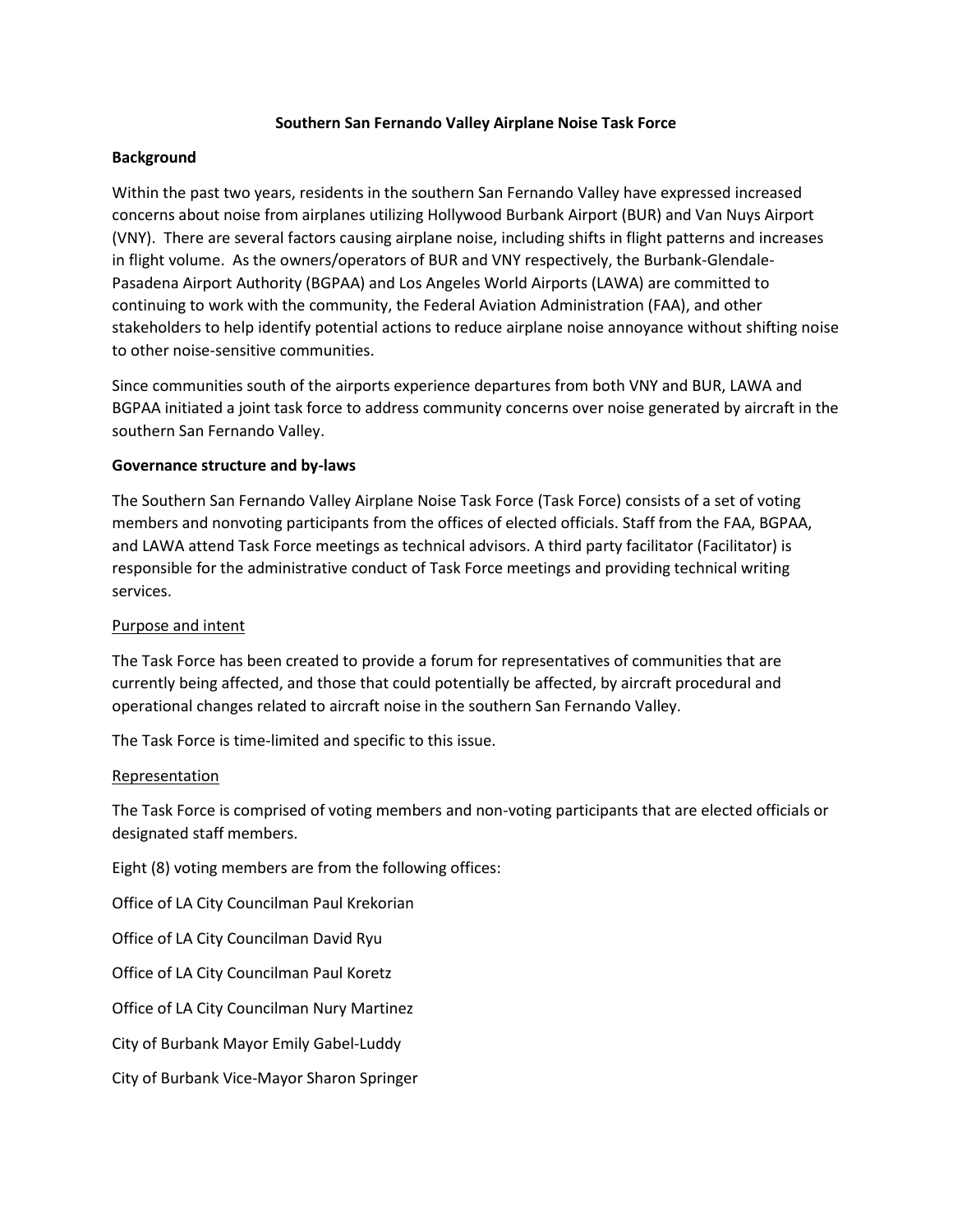City of Glendale Mayor Ara Najarian City of Pasadena Mayor Terry Tornek Five (5) Nonvoting Participants are from the following offices: Office of Senator Dianne Feinstein Office of Senator Kamala Harris Office of Congressman Tony Cardenas Office of Congressman Adam Schiff Office of Congressman Brad Sherman

Technical advisors will be individuals from the FAA, BGPAA, and LAWA staff. These representatives are present to provide technical explanations and to assist with the progress of the Task Force to address community concerns with aircraft noise in the southern San Fernando Valley.

## Conduct of the meetings

The Task Force is a "legislative body" for purposes of the Ralph M. Brown Act (Brown Act) (Government Code § 54950 et seq.). Task Force meetings will be conducted in accordance with the Brown Act and Roberts Rules of Order, and will be moderated by the Facilitator. The Facilitator will produce an agenda and distribute each agenda at least 72 hours in advance of the meeting. Materials to be used during each meeting, such as presentations or handouts, will be distributed to the Task Force and made available to the public prior to the meeting whenever possible.

A majority of the voting members of the Task Force (5) constitutes a quorum. A quorum must be present for Task Force meetings. Unless otherwise stated in these bylaws, any action taken by the Task Force shall require the affirmative vote of the majority of voting members present at the meeting. A change in the bylaws can occur with a majority vote (5) of the Task Force voting membership.

### Public participation

Each Task Force meeting will provide the opportunity for public comment on agenda items and on matters within the Task Force's subject matter jurisdiction. Unless otherwise stated, there will be an overall time limit for public comment with a maximum time limit of 3 minutes per individual as determined by the Chair. Allocation of speaker time to another person is prohibited. Behavior that makes orderly conduct of the meeting infeasible is prohibited and may result in expulsion.

Members of the public and community representatives also may be invited by the Task Force to make agendized presentations. Such presentations will have separate time limits as determined by the Chair.

### Schedule and location of the meetings

The Task Force will hold a total of six, three-hour meetings. The time and location of the meetings will be determined as part of the Facilitator's preparatory work and will be an agenda item at the first meeting.